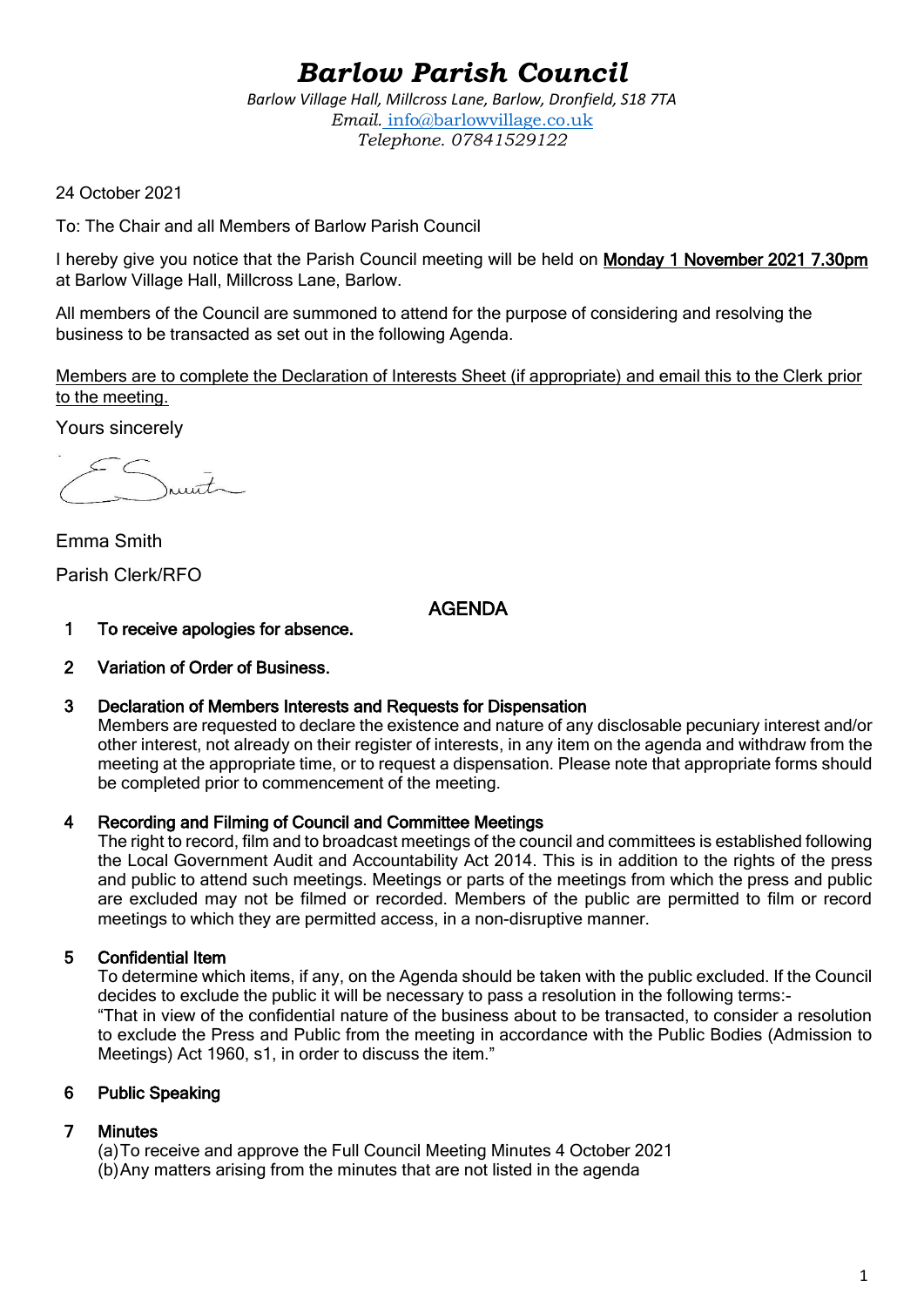# 8 Planning Matters

- (a) To consider applications/appeals received from the Planning Authority and to submit comments. Please view online before the meeting at [https://planapps-online.ne-derbyshire.gov.uk/online](https://planapps-online.ne-derbyshire.gov.uk/online-applications/)[applications/](https://planapps-online.ne-derbyshire.gov.uk/online-applications/)
	- NED 21/01165/FLHPD Part 2 storey extension with main extension as 4x6x4m orangery. Adjustments to existing window and canopy adding to front elevation at Oxton Rakes Hall Farm, Grange Lane, Barlow
- (b) To note Planning Decisions
	- NED 21/00505/FL Construction of single storey outbuilding for use as home office and hairdressing at Mathom House, Millcross Lane, Barlow - Refused - 30 September 2021
- (c) To discuss any other planning matters, appeals, etc
	- Nothing to report

## 9 District Councillor Report – Cllr Bentley Strafford-Stephenson

## 10 County Councillor Report – Cllr Angelique Foster

11 Police Liaison Officer/Crime Report – October 2021

## 12 To note the Parish Clerks Report and correspondence received

- (a) NEDDC Chairs Charity Appeal for Ashgate Hospice
- (b) DALC October 2021 Newsletter
- (c) Parish Councillor Vacancy no applications received
- (d) To discuss defibrillator Village Green
- (e) To note road closure Hackney Lane to facilitate tree felling works 29/11 to 02/12/21
- (f) To discuss the Neighbourhood Watch Scheme
- (g) To discuss a BPC logo
- (h) To approve adoption of NEDDC Code of Conduct for Councillors
- (i) To note road closure Commonside Road to facilitate carriageway subsidence 25/10 to 29/05/22

# 13 Finance Report

- (a) To approve the Bank Reconciliation for October 2021
- (b) To approve the BACS/ Cheque payments for November 2021 meeting (Appendix 1)
- (c) To approve Budget/Precept for 2022/23
- (d) To discuss hall hire charges for 2022/23
- (e) To discuss Preschool hire charges COVID

### 14 To note the clerk requested the criteria for assessment of Springfield Road

### 15 Village Hall/ Recreational Ground Issues and actions required:

- (a) To note Village Hall Monthly Inspection Report carried out October 2021
- (c) To confirm Councillors inspecting the Village Hall in November 2021
- (d) To confirm Councillors weekly inspection of the play area
- (e) To approve purchase of rubber matting for grip on entrance to the field
- (f) To discuss quote for hedge cutting work
- (g) To discuss stone wall repairs around play area
- (h) To discuss Christmas decorations in the Village Hall
- $(i)$  To discuss matting around the equipment in the play area

# 16 To discuss the Village Hall Survey Items

- (a) To approve location and sizes for sails covered picnic areas
- (b) Quotes for concrete table tennis table
- (c) Quotes for Village entry signs with speed gates
- (d) To discuss a walking hub information board

# 17 To discuss clearing the top side of the Recreational Ground – Carnival Committee

# 18 To note speed watch update